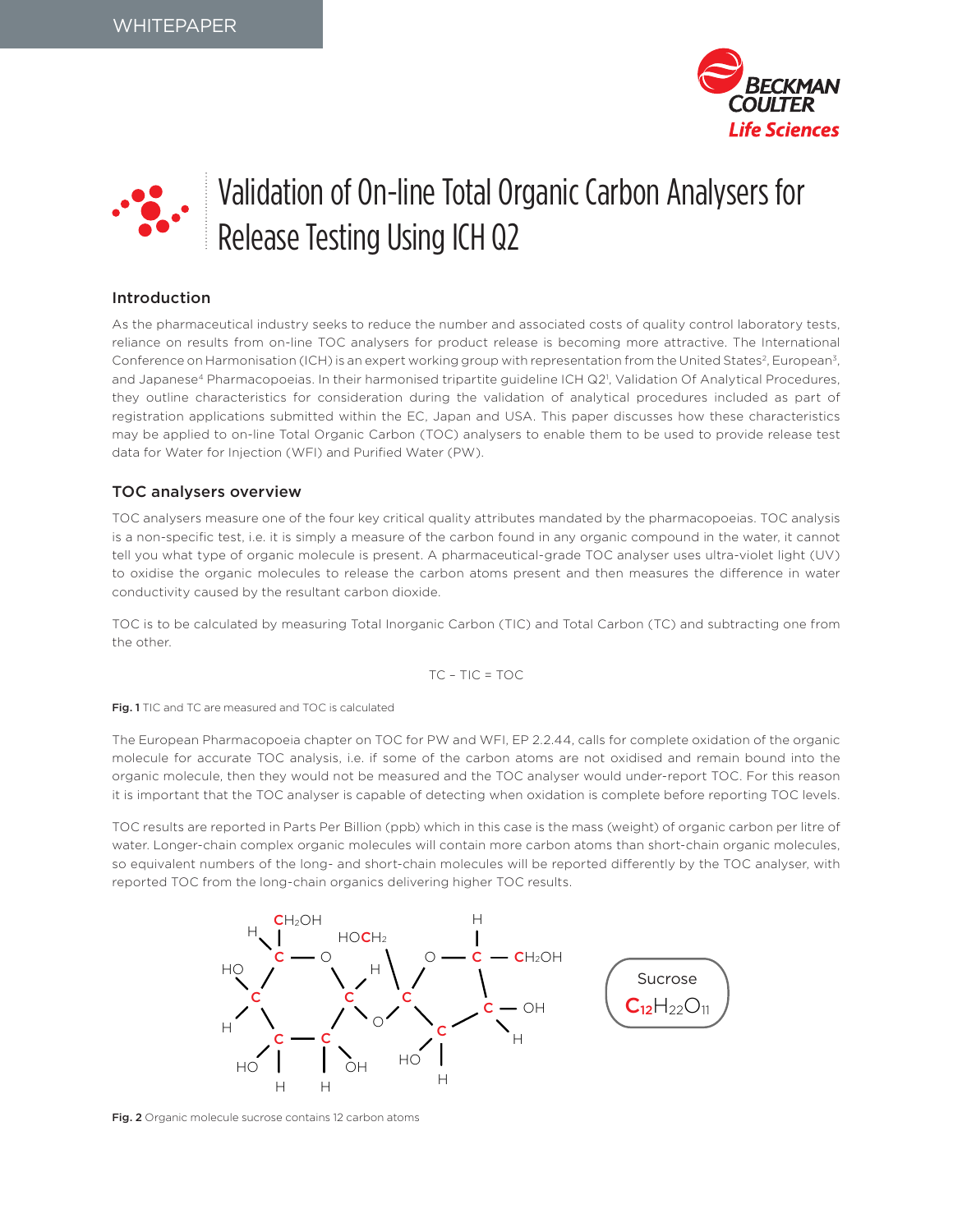## Overview of ICH Q2

The ICH Q2 guideline covers three different applications for analysers: Identification, Testing for Impurities and Assay tests. TOC analysers used to test PW and WFI for contamination naturally falls under the Testing for Impurities application. ICH Q2 goes on to differentiate between the validation characteristics required for those analysers used for limit testing of impurities and those used for quantitative analysis of impurities.

- » Accuracy
- » Precision
- » Repeatability
- » Intermediate precision
- » Specificity
- » Detection Limit
- » Quantitation Limit
- » Linearity
- » Range

Fig.3 ICH Q2 validation characteristics to be considered

On-line TOC analysers have the purpose of determining that the compendial limit of 500ppb is not breached, but they are also used for trending TOC levels and as such they fall under the scope of the validation characteristics applied to both quantitative testing and limit testing analysers.

Fig. 3 lists the validation characteristics used to determine the suitability of a TOC analyser. Whilst robustness is not listed, ICH Q2 recommends this aspect of validation during initial qualification of the analyser and at suitable periods thereafter.

## Demonstrating Compliance to ICH Q2

### Accuracy

ICH Q2 suggests that accuracy may be established by determining the closeness of agreement between the analyser and an accepted reference value. For TOC analysers, this can be achieved by carrying out a calibration validation, i.e. by running certified TOC standards as grab samples and determining if the results provided by the analyser are within accepted/specified performance limits. Naturally the analyser should have had a calibration adjustment before carrying out this test, i.e. the normal calibration adjustment procedure recommended by the manufacturer should have been carried out.



Fig. 4 determining accuracy of the TOC analyser using certified TOC standards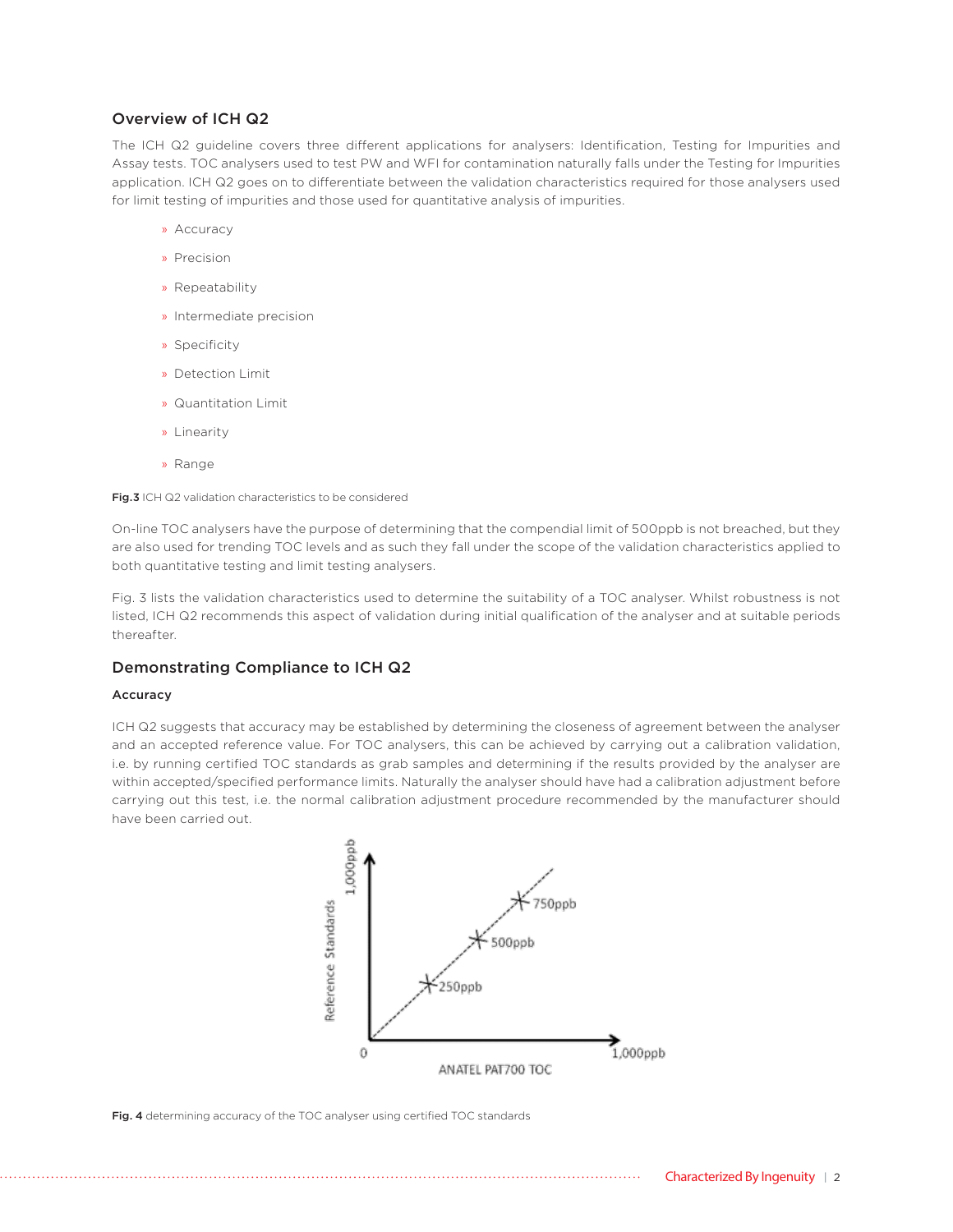ICH Q2 suggests that accuracy should be demonstrated using 3 replicates of 3 concentrations, as shown in Fig.4.

### Precision

The validation of analysers for quantitation of impurities includes an investigation of precision. ICH Q2 recommends the determination of precision of repeatability be validated using 3 replicates each of 3 certified standards at different concentrations. It also recommends that the effect of environmental changes and human error on the intermediate precision of the analyser be validated.

### Specificity

This establishes the analyser's ability to measure the analyte of interest in the presence of potentially interfering substances. In the case of a modern PW or WFI system, the challenge TOC analysers face is that the TOC levels are relatively small, often less than 30ppb, whereas the levels of TIC and TC are comparatively high, sometimes between 1,000ppb and 2,000ppb. As stated in Fig. 1, TOC analysers measure TIC and TC and then calculate TOC. Small errors in measuring TC and TIC can lead to big errors in calculated TOC. This problem is most noticeable in TOC analysers that have separate sensors to measure TC and TIC, see example in Fig. 5.

| Example:          |         | Results:                         |
|-------------------|---------|----------------------------------|
| Actual TC         | 1000ppb | 980 to 1020ppb<br>Measured TC    |
| Actual TIC        | 990ppb  | 970 to 1010ppb<br>Measured TIC   |
| Actual TOC        | 10ppb   | $-30$ to 50ppb<br>Calculated TOC |
| Sensor            |         |                                  |
| measurement error | $+/-2%$ |                                  |

Fig. 5 Error in reported TOC due to interference from TIC

### Detection Limit

The pharmacopoeias state that suitable TOC analysers must have a detection limit (LOD) of ≤50ppb. Validating such a low level of TOC is difficult using traceable TOC standards as these are generally not available. Equally, attempting to make your own TOC solution at 50ppb is not practical. ICH Q2 suggests an alternative is to calculate the LOD by running multiple samples from a blank TOC solution (<100ppb TOC according to the pharmacopoeias) and using the standard deviation between the measurements to calculate the LOD, see Fig. 6.

|       | LOD = 3.3 σ                                                   |
|-------|---------------------------------------------------------------|
|       |                                                               |
|       |                                                               |
| where | $LOD =$ limit of detection                                    |
|       | $\sigma$ = the standard deviation of the blank sample results |
|       | $S =$ the slope of the calibration curve                      |

Fig. 6 Calculating the limit of detection

### Quantitation limit

This is the lowest level of TOC that the analyser can accurately measure and report TOC values. Like the LOD, this can be difficult to establish using traceable TOC standards as these are generally not available. ICH Q2 again suggests an acceptable method to validate this is characteristic is by running multiple analyses of blank samples and using the standard deviation to calculate the quantitation limit, see Fig. 7.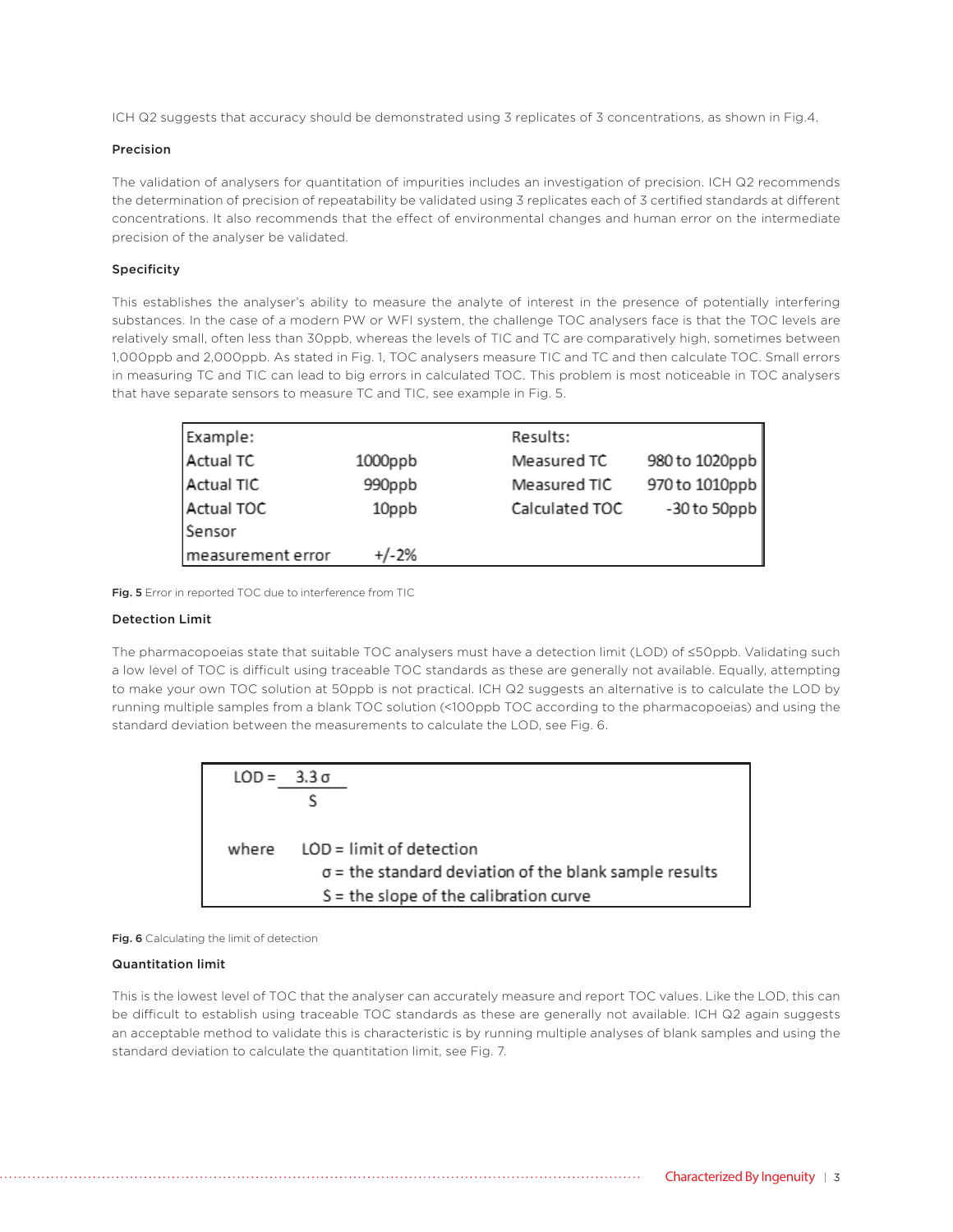

#### Fig. 7 Calculating the limit of quantitation

As can be seen from the formulas in Fig. 6 and Fig. 7, the limit of quantitation is approximately three times the detection limit.

### Linearity

Linearity, when applied to TOC analysers, is the ability to draw a straight line through three or more points on the TOC analyser calibration curve. This may be ascertained by running three or more certified TOC standards on the analyser. As long as the linearity correlation coefficient is >0.99, then the analyser can be said to have a linear response. The correlation coefficient can be calculated during calibration if three or more calibration standards are used.

#### Range

Pharmaceutical-grade TOC analysers are designed to demonstrate that the 500ppb limit defined in the pharmacopoeia has not been exceeded. The acceptable range of a pharmaceutical TOC analyser is established by confirming that the analytical procedure provides an acceptable degree of linearity, accuracy and precision when applied to samples containing amounts of TOC within or at the extremes of the specified range of the analytical procedure. As the specified maximum is 500ppb, then the linearity, accuracy and precision must be demonstrated around this maximum. ICH Q2 recommends testing with certified TOC standards of at least +/-20% of the maximum. It is common practice to use 250, 500 and 750ppb calibration standards to determine the linearity and accuracy of the TOC analyser around the 500ppb maximum range as this exceeds the +/-20% required, giving +/-50% of the maximum.

#### Robustness

The robustness characteristic is used to demonstrate the reliability of an analyser with respect to deliberate variations in method parameters. For TOC analysers, the United States and European pharmacopoeias suggest that this is established using the System Suitability Test (SST), where the analyser response to TOC standards in deliberately varied organic materials is tested to ensure there is no large variation in results. Solutions of easily oxidised sucrose and difficult to oxidise benzoquinone, both containing 500ppb of carbon, are analysed on the TOC analyser. To demonstrate that the analyser is robust the reported results from both SST solutions must be within +/-15% of each other.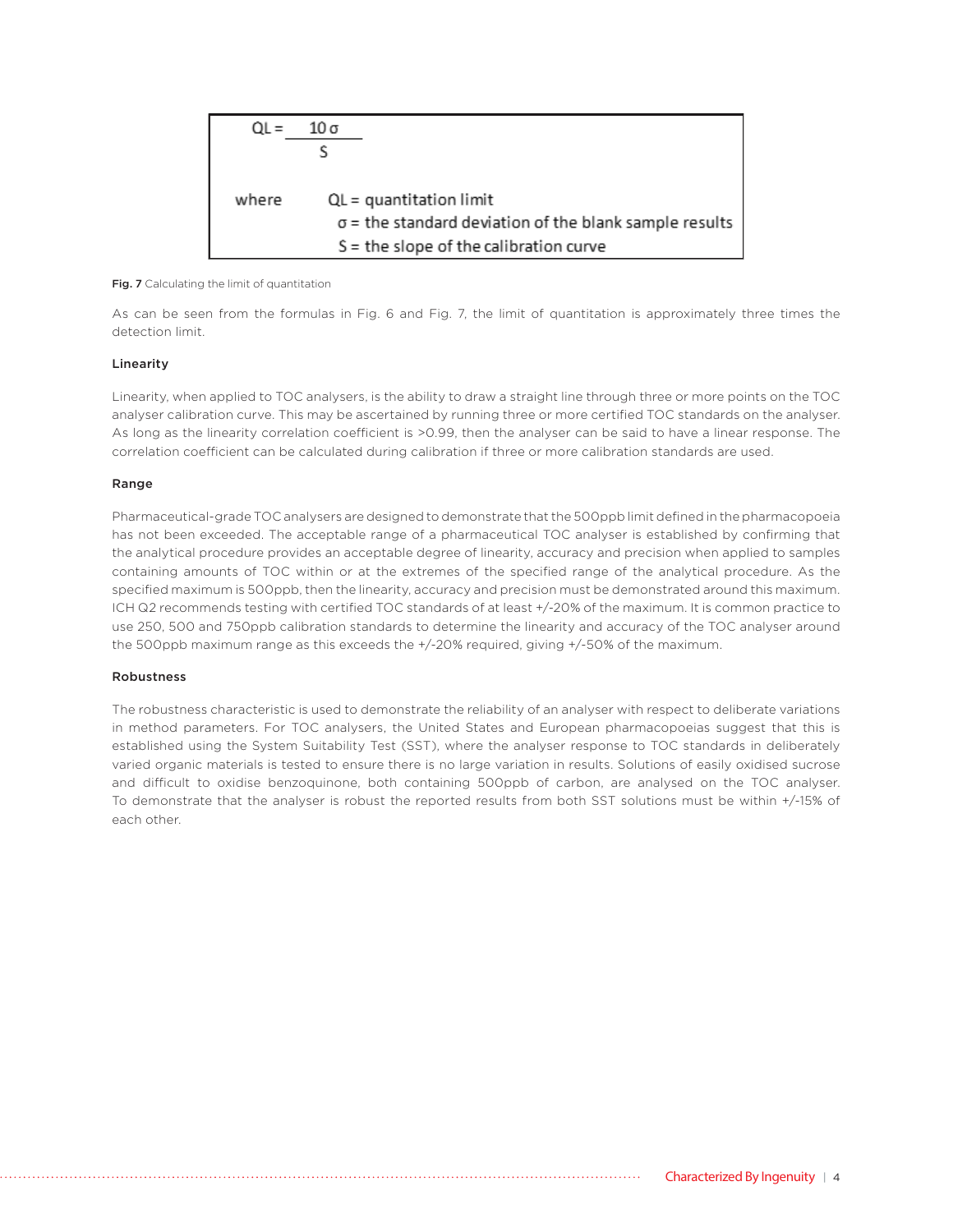### How the PAT700 on-line TOC analyser from Beckman Coulter demonstrates compliance to ICH Q2

The PAT700 from Beckman Coulter is designed to support compliance to ICH Q2 using the following:

| ICH Q2 Characteristic    | How the PAT700 Demonstrates Compliance to ICH Q2                                                                                                                                                             |  |
|--------------------------|--------------------------------------------------------------------------------------------------------------------------------------------------------------------------------------------------------------|--|
| Accuracy                 | Calibiration validation using tripple replicates of three certified TOC standards.                                                                                                                           |  |
| Precision                |                                                                                                                                                                                                              |  |
| » Repeatability          | Calibiration validation using tripple replicates of three certified TOC standards.                                                                                                                           |  |
| » Intermediate precision | Automated, pre-programmed SOPs combined with no manual data entry and automatic pass/fail<br>calculations removes opportunities for human error.                                                             |  |
| Specificity              | Single measurement sensor for TIC and TC means PAT700 is not affected by the presence of large<br>amounts of TIC, unlike TOC analysers that use separate sensors to measure TIC and TC and<br>calcualte TOC. |  |
| Detection Limit          | Run multiple samples of a blank and calculate using ICH Q2formula.                                                                                                                                           |  |
| Quantitation Limit       | Run multiple samples of a blank and calculate using ICH Q2formula.                                                                                                                                           |  |
| Linearity                | Use built-in calibration SOP, which automatically calculates and reports the linearity correclation<br>coefficient and only allow a 'pass' if this is >0.990.                                                |  |
| Range                    | 250, 500 and 750ppb calibiration standards to determine the linearity and accuracy of the TOC analyser<br>around the 500ppb test limit.                                                                      |  |
| Robustness               | Use System Suitability test to demonstrate that analyser is reliable and not succeptable to errors when<br>deliberate variations in method parameters are made.                                              |  |

#### References

- 1. International Conference on Harmonisation of Technical Requirements for Registration of Pharmaceuticals for Human Use VALIDATION OF ANALYTICAL PROCEDURES: TEXT AND METHODOLOGY ICH Q2 9, ICH Secretariat, Chemin des Mines, 1202 Geneva, Switzerland http://www.ich.org/products/guidelines/quality/article/quality-guidelines.html
- 2. U.S. Department of Health and Human Services Food and Drug Administration United States Pharmacopoeia U.S. Department of Health and Human Services Food and Drug Administration Center for Drug Evaluation and Research (CDER) Center for Biologics Evaluation and Research (CBER) Office of Regulatory affairs (ORA) Division of Drug Information, HFD-240 Center for Drug Evaluation and Research Food and Drug Administration 5600 Fishers Lane, Rockville, MD 20857 USA
- 3. Council of Europe European Directorate for the Quality of Medicines & Healthcare European Pharmacopoeia (Ph. Eur) 9th Edition. EDQM Council of Europe, 7 allée Kastner, CS 30026, F-67081 Strasbourg, France https://www.edqm.eu/en/european-pharmacopoeia-9th-edition
- 4. The Japanese Ministry of Health Labour and Welfare, The Japanese Pharmacopoeia, Seventeenth Edition, Pharmaceuticals and Medical Devices Agency, Shin-Kasumigaseki Building, 3-3-2 Kasumigaseki, Chiyoda-ku, Tokyo 100-0013 Japan https://www.pmda.go.jp/english/rs-sb-std/standards-development/jp/0019.html